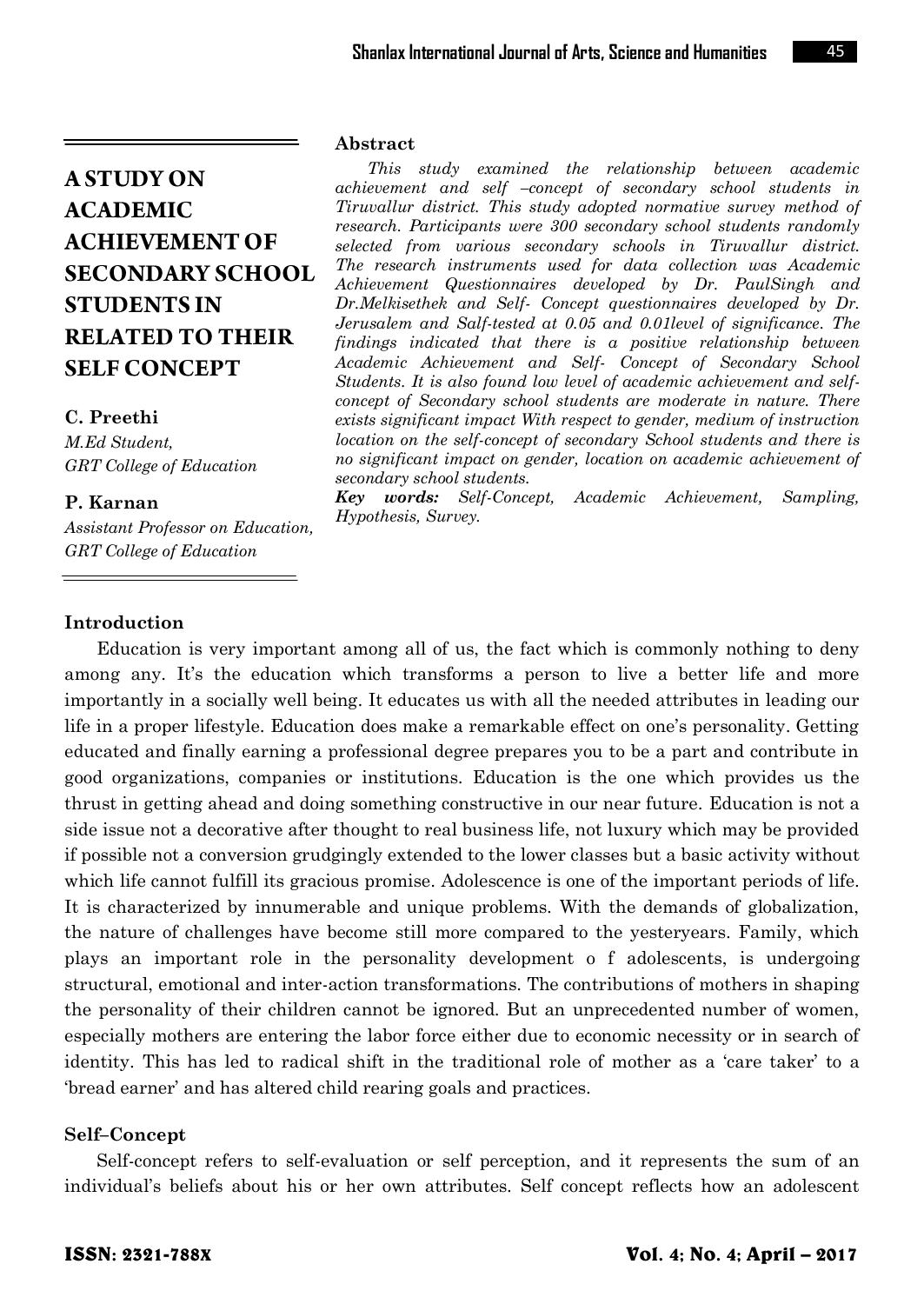evaluates himself or herself in domains (or areas) in which he or she considers success important. An adolescent can have a positive self-concept in some domains and a negative selfconcept in others. Research also suggests that each individual has a global (or overall) self concept that reflects how the individual evaluates his or her self-worth as a whole.

#### **Academic Achievement**

It becomes necessary to measure and evaluate the continuously progressing abilities so as to motivate children further on the path of progress. The quantity of knowledge at students have obtained in a given period, the extent to which they have transferred this knowledge to real life situations etc., are elements evaluated through achievement tests.

Evaluation of the progress of child has been started from his infancy. Child tries to solve his problems has to pass through various conditions throughout his life. He gets success and some times he faces failure.

Educational process and the process of measuring achievement through tests are not now. In fact this process of teaching and evaluation has a very long heritage, vedic inscriptions and citations of upnishdas are the evident of many measuring academic achievement. In asia, achievement tests have a standing of 4000 years. Even today achievement test determine the progress of students his quality and quantity of achievement express his progress. Achievement is the amount of knowledge derived from learning. The child gains knowledge by the instructions he receives at the school classroom are organised around a set of core activities in which a teacher assigns tasks to pupils and evaluates and compares the quality of their work. As the pupils proceed through successive High school levels; the rigours of achievement increase for those who continue along the academic line.

#### **Statement of the Problem**

Formally the problem can be stated as follow.

A study on academic achievement of secondary school students in relation to their selfconcept in Tiruvallur district.

#### **Objectives of the Study**

- 1. To find out level of Self Concept among the Secondary School Students is Moderate in nature.
- 2. To find out level of Academic Achievement among the Secondary School Students is Moderate in nature.
- 3. To find out significant difference between Male and Female secondary school students with respect to Self - Concept.
- 4. To find out significant difference between Male and Female secondary school students with respect to Academic Achievement.
- 5. To find out significant difference between Rural and Urban area secondary school students with respect to Self - Concept.
- 6. To find out significant difference between Rural and Urban area secondary school students with respect to Academic Achievement.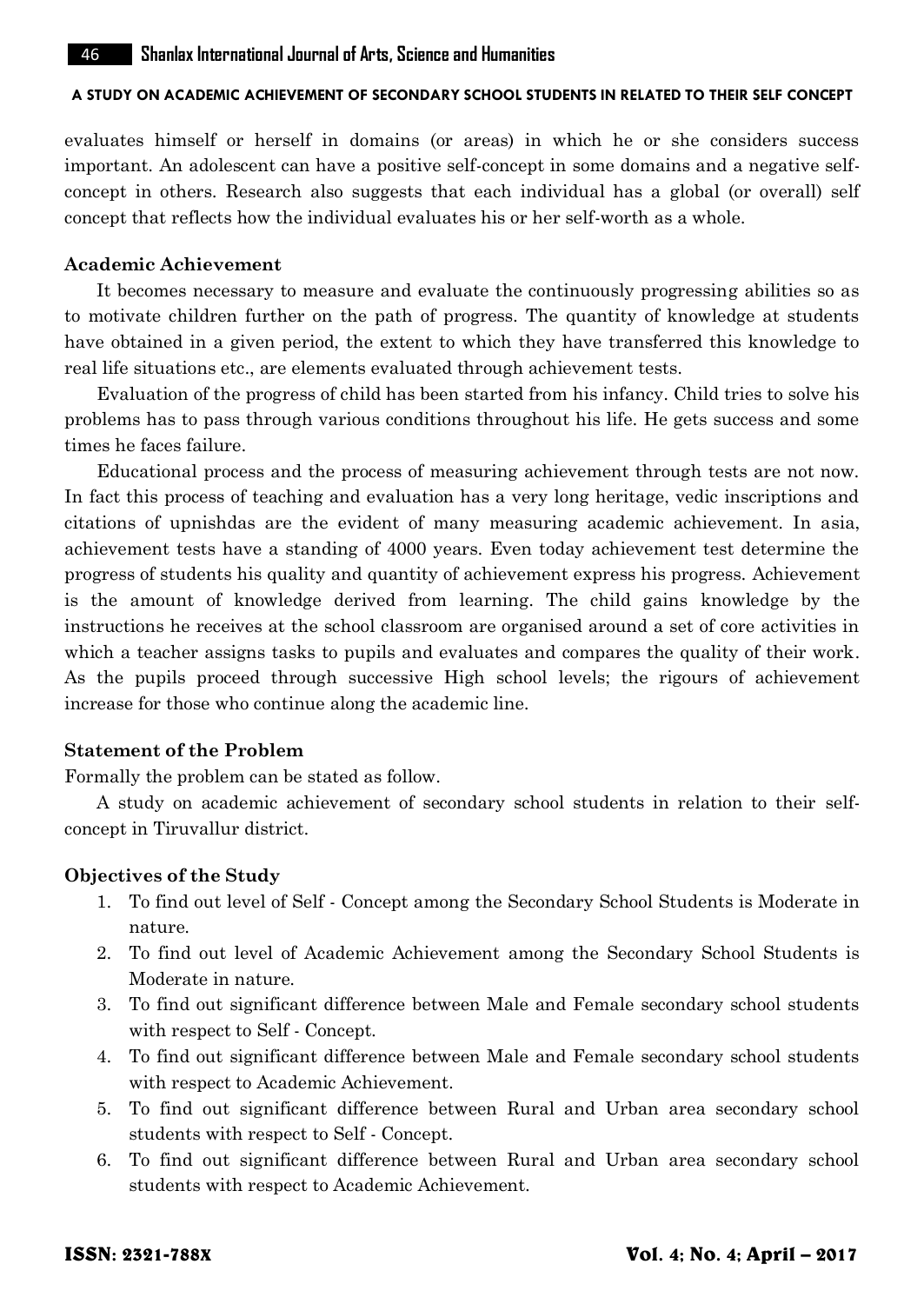- 7. To find out significant difference between Tamil and English medium secondary school students with respect to Self - Concept.
- 8. To find out significant difference between Tamil and English medium secondary school students with respect to Academic Achievement.
- 9. To find out significant difference between secondary school students Emotional Maturity based on their Type of Management**.**
- 10. To find out significant difference between secondary school students Academic Achievement based on their Type of Management**.**
- 11. To find out significant relationship between Self Concept and Academic Achievement of secondary school students.

# **Hypotheses of the Study**

- 1. The level of Self Concept among the Secondary School Students.
- 2. The level of Academic Achievement among the Secondary School Students.
- 3. There is no significant difference between Male and Female secondary school students with respect to Self - Concept.
- 4. There is no significant difference between Male and Female secondary school students with respect to Academic Achievement.
- 5. There is no significant difference between Rural and Urban area secondary school students with respect to Self - Concept.
- 6. There is no significant difference between Rural and Urban area secondary school students with respect to Academic Achievement.
- 7. There is no significant difference between Tamil and English medium secondary school students with respect to Self - Concept.
- 8. There is no significant difference between Tamil and English medium secondary school students with respect to Academic Achievement.
- 9. There is no significant difference between secondary school students Emotional Maturity based on their Type of Management**.**
- 10. There is no significant difference between secondary school students Academic Achievement based on their Type of Management**.**
- 11. There is no significant relationship between Self Concept and Academic Achievement of secondary school students.

# **Research Design**

# **Methodology**

The study was conducted through normative survey method of research and it is most suitable for the present study.

#### **Sample**

A stratified random sampling technique was adopted for the selection of sample 300 secondary school students were taken for the study.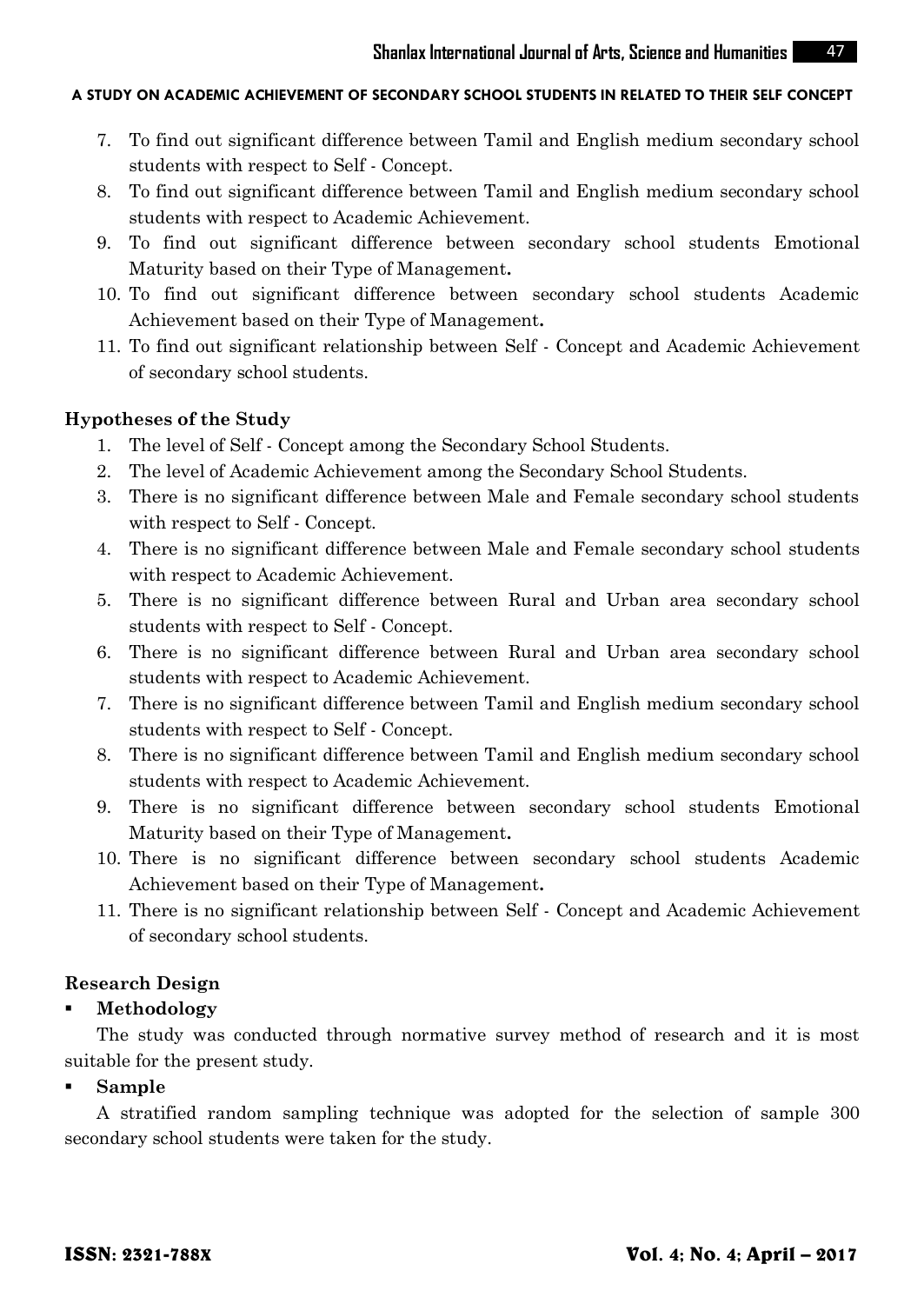|             | Variable   | Sample | <b>Total</b> |  |
|-------------|------------|--------|--------------|--|
| Gender      | Male       | 150    | 300          |  |
|             | Female     | 150    |              |  |
| School Type | Government | 100    |              |  |
|             | Aide       | 100    | 300          |  |
|             | Private    | 100    |              |  |
| Medium      | Tamil      | 200    |              |  |
|             | English    | 100    | 300          |  |

#### **Table 1 Table Showing Distribution of the Sample**

# **Graph Showing Distribution of the Sample**



# **Research Tools**

To verify the hypothesis formulated in the study the following tools have been used.

- a) Academic Achievement developed by Dr. Paul Sing and Dr. Melkisethek.
- b) Self-Concept Questionnaire developed by Dr. Jerusalem and salf.

# **Statistical Techniques**

Suitable descriptive and inferential statistical techniques were used in the interpretation of the data to draw more meaningful pictures of results from the collected data. In the present study the following statistical techniques were used.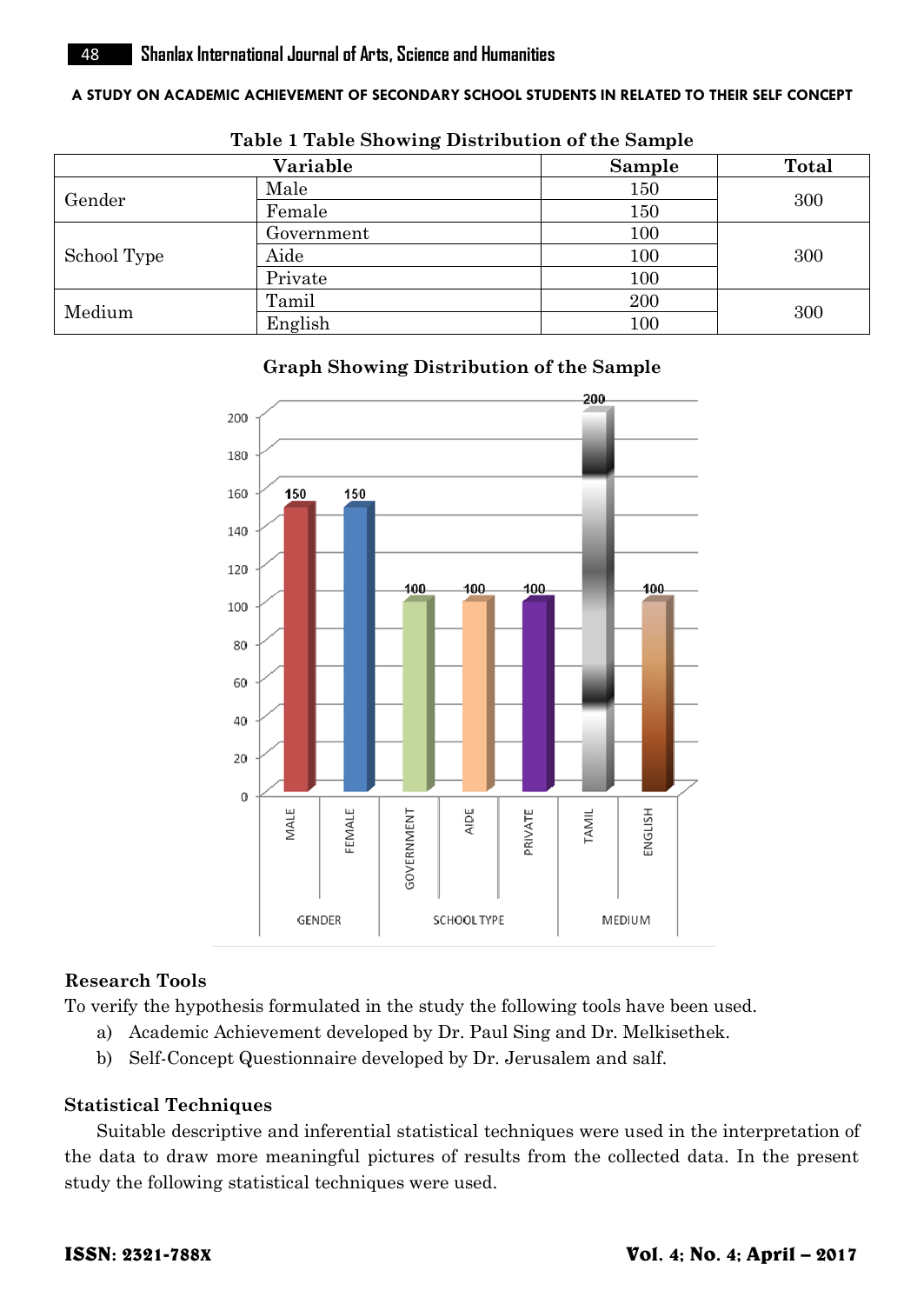- $\bullet$ Mean.
- Standard Deviation.  $\bullet$
- Critical Ratio.  $\bullet$
- $\bullet$ Analysis of Variance.
- Correlaton Coefficient.

# **Major Findings**

- 1. It is found the low level of Academic Achievement among the Secondary School Students is Moderate in nature.
- 2. It is found that the low level of Self Concept among Secondary School Students is Moderate in nature.
- 3. It is found that there exists no significance difference between Male and Female Secondary School Students on their Academic Achievement mean scores.
- 4. It is found that there exists a significance difference between Male and Female Secondary School Students on their Self - Concept mean scores.
- 5. It is found that there exists a significant difference between Governments vs. Aided and Governments vs. Private Secondary School Students based on their Academic Achievement.
- 6. It is found that there exists a significant difference between Governments vs. Aided and Governments vs. Private Secondary School Students based on their Self – Concept.
- 7. It is found that there exists no significance difference between Rural and Urban area Secondary School Students on their Academic Achievement mean scores.
- 8. It is found that there exists significance difference between Rural and Urban area Secondary School Students on their Self - Concept mean scores.
- 9. It is found that there exists significance difference between Tamil and English Medium Secondary School Students on their Academic Achievement mean scores.
- 10. It is found that there exists no significance difference between Tamil and English Medium Secondary School Students on their self concept mean scores
- 11. It is found that there is a Positive relationship between Academic achievement and Self - Concept.

# **Table- 2 Showing the Frequency and Percentage for the Variable Academic Achievement among the Secondary School Students**

| Variable                | No. of Samples | Range     |          | Category   Frequency | Percentage |
|-------------------------|----------------|-----------|----------|----------------------|------------|
| Academic<br>Achievement | 300            | Below 21  | Low      | 64                   | 21.33%     |
|                         |                | $21 - 51$ | Moderate | 176                  | 58.66%     |
|                         |                | Above 51  | High     | 60                   | 20.00%     |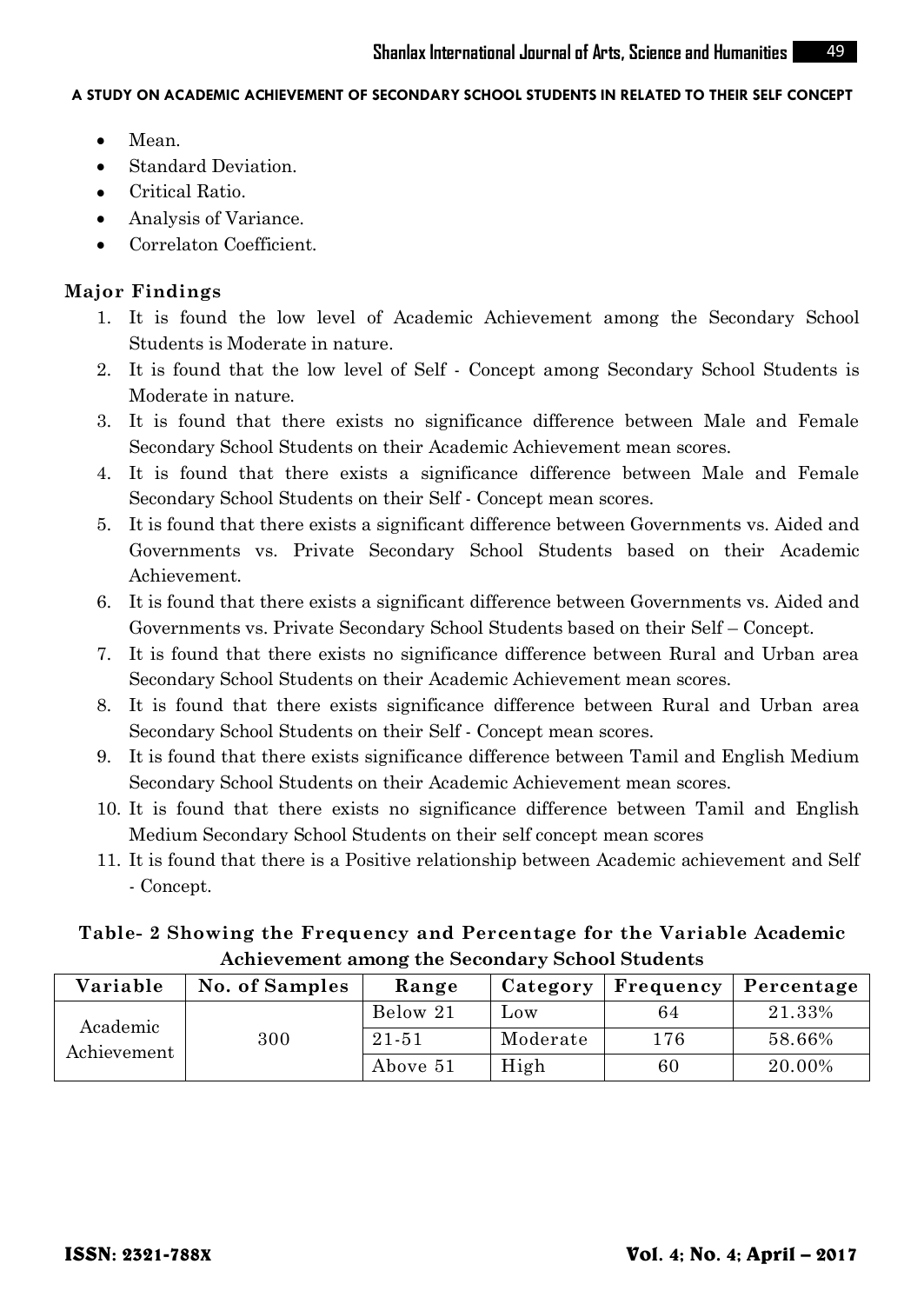**Graph Showing the Frequency for the Variable Academic Achievement among the Secondary School Students**



**Table- 3 Showing the Frequency and Percentage for the Variable Self - Concept among the Secondary School Students**

| Variable       | No. of<br><b>Samples</b> | Range     | Category | Frequency | Percentage |
|----------------|--------------------------|-----------|----------|-----------|------------|
| Self - Concept | 300                      | Below 148 | Low      | 50        | 16.66%     |
|                |                          | 148-188   | Moderate | 192       | 64.00%     |
|                |                          | Above 188 | High     | 58        | 19.33%     |

# **Graph showing the Frequency for the Variable self Concept among the Secondary School Students**

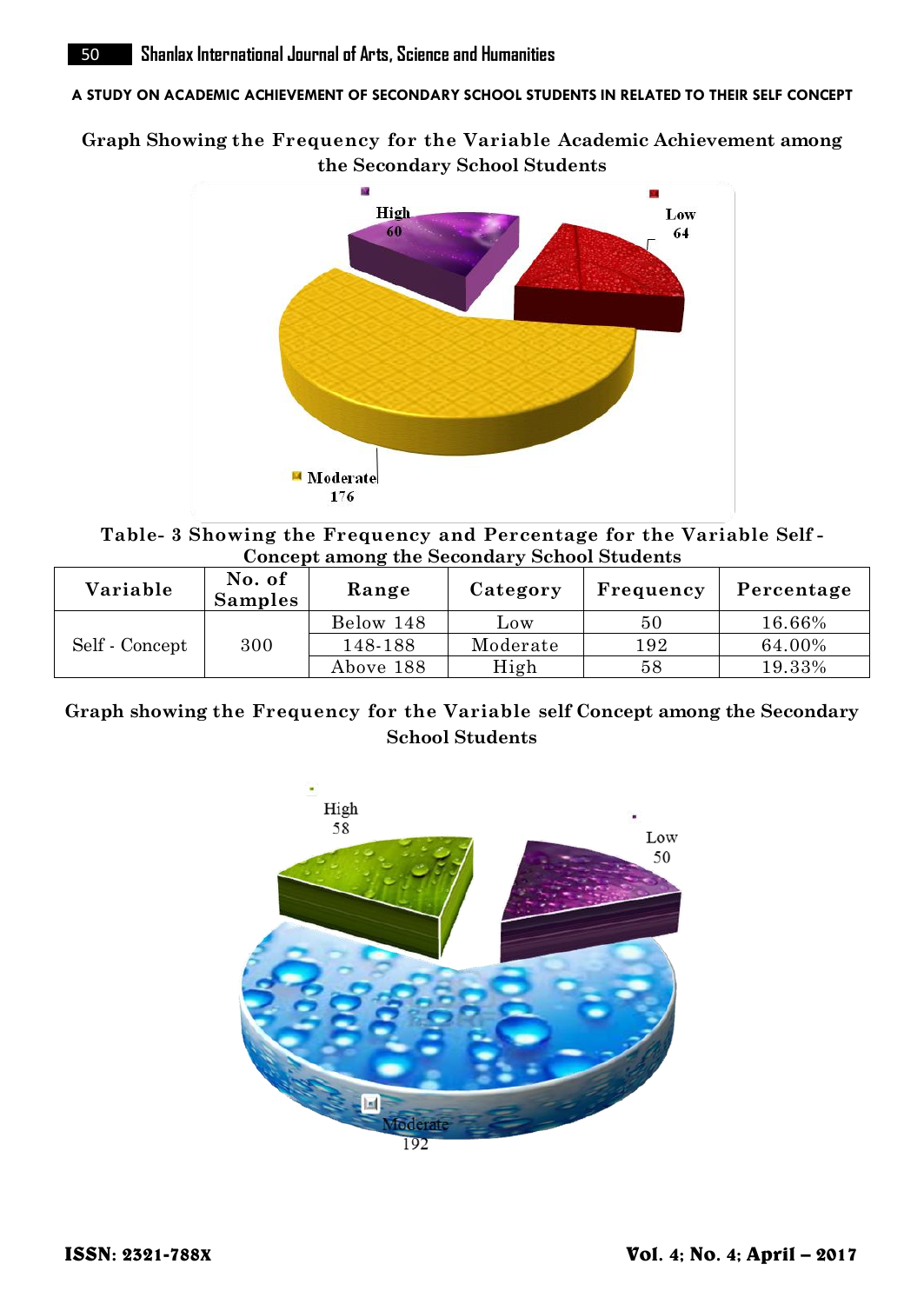**Table – 4 Table shows Significant Difference between Male and Female Secondary School Students with Respect to Self - Concept using Mean Scores**

| Variable       | Gender |     | Mean       | ${\bf SD}$ | Value | $\operatorname{L.S}$ |
|----------------|--------|-----|------------|------------|-------|----------------------|
| Self - Concept | Male   | 150 | $164.67\,$ | 21.673     | 3.384 | 0.01                 |
|                | Female | 150 | 172.32     | $17.215\,$ |       |                      |

# **Graph showing Difference between Male and Female Secondary School Students with Respect to self - Concept using Mean Scores**



#### **Discussion**

Self-Concept is the information that we have about ourselves—what we think we are like. Self-Concept is person's perceptions of himself formed through experience and interpretations of the environment. Self-concept generally refers to the composite of ideas, feelings, and attitudes people have about themselves. Our self- perceptions vary from situation to situation and from one phase of our lives to another. Self-conceptrefers to self-evaluation or self perception, and it represents the sum of an individual's beliefs about his or her own attributes. A persons concept of his self is one of the best predictions of his successful achievement. The relationship of Self-Concept to school achievement is very specific. The level of school success predicts the level of regard of self and one's own ability. Hence the teachers need to concentrate on the academic successes and failures of the students. It is the student's history of success and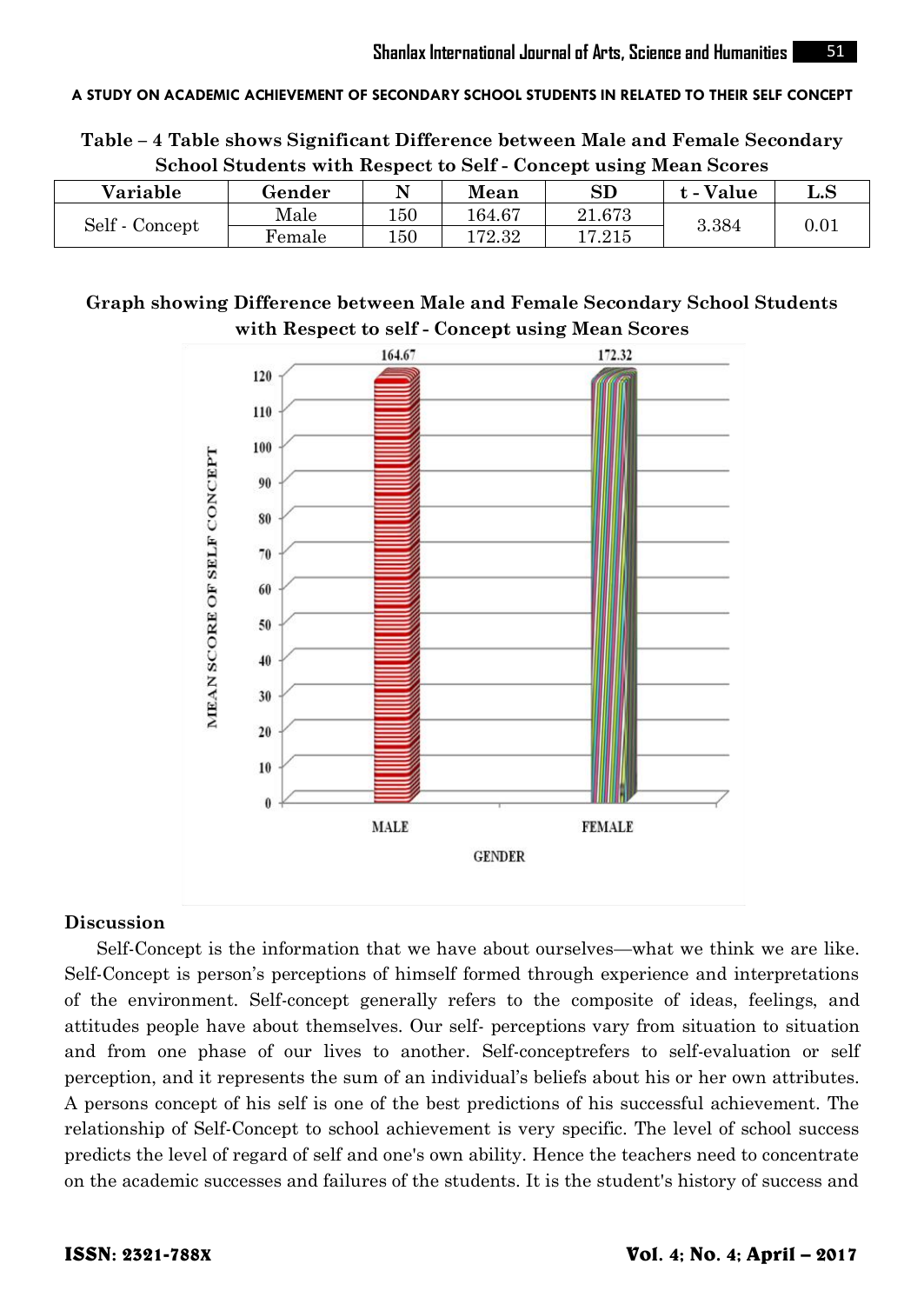failures that gives them the information with which to assess themselves. Developing proper emotions and controlling them is another important objective of education during adolescence.

It was intended to study the relationship between self-concept and academic achievement in order to rescue those students who may be victims of their own negative beliefs about themselves. The study is significant because the results may generate useful knowledge and understanding of the relationship between the female students' self-concept and academic achievement. The results of the study are likely to assist educators to improve students' academic achievement and self-concept, if there appears to be some association between the two in country like Pakistan where success rate in university exams, particularly in women colleges, is considerably low. The study results, therefore, are likely to be significant for students, teachers, parents and society at large in order to promote higher education among females. Teachers, parents and society may follow the below ideas for the fruitful future of the student

- 1. Avoid moralizing, humiliating, lecturing, denying, pitying, and rescuing. Instead, listen patiently and nod your head appropriately.
- 2. Problem solve with the child by encouraging him or her to think of options and decide what constructive action to take.
- 3. Keep lines of communication open.
- 4. Teach children to identify and verbalize their feelings, as well as to read the signals from other children and adults.
- 5. Watch a child's facial expressions, posture, play or art work for signs that a child is experiencing a strong negative emotion. Then offer constructive ways to defuse it.
- 6. Communicate understanding and empathy by reflecting the observed emotion.
- 7. Observe the child's nonverbal behavior for clues as to how he or she is feeling.
- 8. Avoid negative statements like, "Can't you do anything right?" or "What's your problem?"

# **Conclusions**

It was intended to study the relationship between self-concept and academic achievement in order to rescue those students who may be victims of their own negative beliefs about themselves. The study is significant because the results may generate useful knowledge and understanding of the relationship between students' Self-Concept and academic achievement. The results of the study are likely to assist educators to improve students' academic achievement and self-concept, if there appears to be some association where success rate in exams, particularly in school, is considerably low. The study results, therefore, are likely to be significant for students, teachers, parents and society at large in order to promote higher education among females.

Self-concept in adolescence has been reducing various maladaptive behavioral and emotional problems, it is important to address signs of negative self-concept in youth. This brief emphasizes the importance of assessing the various domains that make up an adolescent's selfconcept. Furthermore, by determining the specific causes of a negative self concept, program directors and staff can use a variety of techniques to help adolescents combat any negative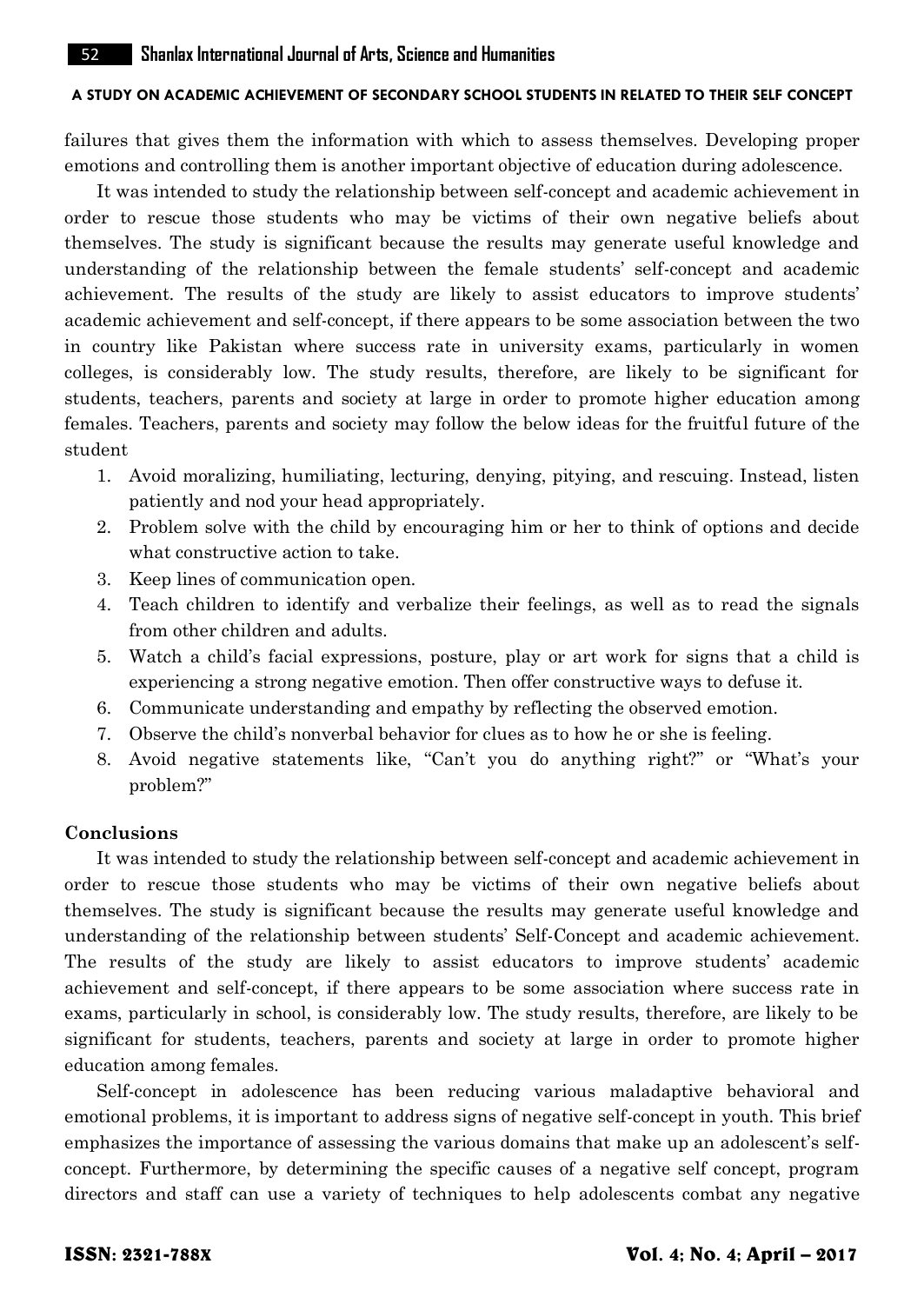views that they may hold about themselves. By intervening to improve adolescents' selfconcepts, out-of-school time programs hold the potential to influence the social, academic, and behavioral adjustment of adolescents at a critical time in their development. Academic achievement is the amount of knowledge derived from learning. The child gains knowledge by instructions he/ she receives at school and are organized around a set of core activities in which a teacher assigns tasks to pupils and evaluates and compares the quality of their work. The school provides a wide variety of achievement experiences than does the family. Research performed over the years has suggested that there is a relationship between self-concept and academic achievement in higher secondary and secondary students. Society plays a dominant role in shaping self-concept of a person. Self is in fact a complex whole, which consists of several parts and sub-parts which have functional inter-relationship. Self is not an inborn quality; it develops gradually as a result of social interaction. It is the totality of attitudes, judgment and values of an individual relating to his behaviours, abilities and qualities. From the present study, it is evident that there is a significant and positive relationship between the select variables, namely, self-concept and academic achievement of students in different categories of schools following different systems of education at the secondary level.

#### **Reference**

- 1. [Arens, A. Katrin;](http://www.eric.ed.gov/ERICWebPortal/search/simpleSearch.jsp?_pageLabel=ERICSearchResult&_urlType=action&newSearch=true&ERICExtSearch_SearchType_0=au&ERICExtSearch_SearchValue_0=%22Arens+A.+Katrin%22) [Yeung, Alexander Seeshing;](http://www.eric.ed.gov/ERICWebPortal/search/simpleSearch.jsp?_pageLabel=ERICSearchResult&_urlType=action&newSearch=true&ERICExtSearch_SearchType_0=au&ERICExtSearch_SearchValue_0=%22Yeung+Alexander+Seeshing%22) [Craven, Rhonda G.;](http://www.eric.ed.gov/ERICWebPortal/search/simpleSearch.jsp?_pageLabel=ERICSearchResult&_urlType=action&newSearch=true&ERICExtSearch_SearchType_0=au&ERICExtSearch_SearchValue_0=%22Craven+Rhonda+G.%22) [Hasselhorn, Marcus](http://www.eric.ed.gov/ERICWebPortal/search/simpleSearch.jsp?_pageLabel=ERICSearchResult&_urlType=action&newSearch=true&ERICExtSearch_SearchType_0=au&ERICExtSearch_SearchValue_0=%22Hasselhorn+Marcus%22) (2011) [The Twofold Multidimensionality of Academic](http://www.eric.ed.gov/ERICWebPortal/search/recordDetails.jsp?searchtype=advanced&pageSize=10&ERICExtSearch_Operator_2=and&ERICExtSearch_SearchValue_0=SELF+CONCEPT+in+school&ERICExtSearch_EDEJSearch=elecBoth&ERICExtSearch_SearchType_2=kw&ERICExtSearch_Operator_1=and&eric_displayStartCount=1&ERICExtSearch_SearchType_1=kw&ERICExtSearch_SearchType_0=kw&ERICExtSearch_PubDate_From=2011&ERICExtSearch_PubDate_To=2012&ERICExtSearch_SearchCount=0&_pageLabel=RecordDetails&objectId=0900019b804981fb&accno=EJ952388&_nfls=false) Self-Concept: Domain Specificity [and Separation between Competence and](http://www.eric.ed.gov/ERICWebPortal/search/recordDetails.jsp?searchtype=advanced&pageSize=10&ERICExtSearch_Operator_2=and&ERICExtSearch_SearchValue_0=SELF+CONCEPT+in+school&ERICExtSearch_EDEJSearch=elecBoth&ERICExtSearch_SearchType_2=kw&ERICExtSearch_Operator_1=and&eric_displayStartCount=1&ERICExtSearch_SearchType_1=kw&ERICExtSearch_SearchType_0=kw&ERICExtSearch_PubDate_From=2011&ERICExtSearch_PubDate_To=2012&ERICExtSearch_SearchCount=0&_pageLabel=RecordDetails&objectId=0900019b804981fb&accno=EJ952388&_nfls=false) Affect Components. Journal of Educational Psychology, v103 n4 p970-981 Nov 2011.
- 2. [Burnett, Paul C.;](http://www.eric.ed.gov/ERICWebPortal/search/simpleSearch.jsp?_pageLabel=ERICSearchResult&_urlType=action&newSearch=true&ERICExtSearch_SearchType_0=au&ERICExtSearch_SearchValue_0=%22Burnett+Paul+C.%22) (2003) The Influences of Conceptions of Learning and Learner Self-Concept on High School Students' Approaches to Learning. School Psychology International, v24 n1 p54-66 Feb 2003.
- 3. Calero, Flor R.; Dalley, Christopher; Fernandez, Nicole; Davenport-Dalley, Tania Marie; Morote, Elsa-Sofia; Tatum, Stephanie L. (2014)A Model of Academic Self-Concept for High School Hispanic Students in New York. Journal of Latinos and Education, v13 n1 p33-43 2014.
- 4. [Campbell-Whatley, Gloria D.](http://www.eric.ed.gov/ERICWebPortal/search/simpleSearch.jsp?_pageLabel=ERICSearchResult&_urlType=action&newSearch=true&ERICExtSearch_SearchType_0=au&ERICExtSearch_SearchValue_0=%22Campbell-Whatley+Gloria+D.%22) (2008) Teaching Students about Their Disabilities: Increasing Self-Determination Skills and Self-Concept. International Journal of Special Education, v23 n2 p137-144 2008.
- 5. [Chen, Yi-Hsin;](http://www.eric.ed.gov/ERICWebPortal/search/simpleSearch.jsp?_pageLabel=ERICSearchResult&_urlType=action&newSearch=true&ERICExtSearch_SearchType_0=au&ERICExtSearch_SearchValue_0=%22Chen+Yi-Hsin%22) [Thompson, Marilyn S.](http://www.eric.ed.gov/ERICWebPortal/search/simpleSearch.jsp?_pageLabel=ERICSearchResult&_urlType=action&newSearch=true&ERICExtSearch_SearchType_0=au&ERICExtSearch_SearchValue_0=%22Thompson+Marilyn+S.%22) (2004) Confirmatory Factor Analysis of a School Self-Concept Inventory. Online Submission, Paper presented at the Annual Meeting of the Arizona Educational Research Organization (AERO) (Tempe, AZ).
- 6. [Green, Jasmine;](http://www.eric.ed.gov/ERICWebPortal/search/simpleSearch.jsp?_pageLabel=ERICSearchResult&_urlType=action&newSearch=true&ERICExtSearch_SearchType_0=au&ERICExtSearch_SearchValue_0=%22Green+Jasmine%22) [Nelson, Genevieve;](http://www.eric.ed.gov/ERICWebPortal/search/simpleSearch.jsp?_pageLabel=ERICSearchResult&_urlType=action&newSearch=true&ERICExtSearch_SearchType_0=au&ERICExtSearch_SearchValue_0=%22Nelson+Genevieve%22) [Martin, Andrew J.;](http://www.eric.ed.gov/ERICWebPortal/search/simpleSearch.jsp?_pageLabel=ERICSearchResult&_urlType=action&newSearch=true&ERICExtSearch_SearchType_0=au&ERICExtSearch_SearchValue_0=%22Martin+Andrew+J.%22) [Marsh, Herb](http://www.eric.ed.gov/ERICWebPortal/search/simpleSearch.jsp?_pageLabel=ERICSearchResult&_urlType=action&newSearch=true&ERICExtSearch_SearchType_0=au&ERICExtSearch_SearchValue_0=%22Marsh+Herb%22) (2006) The Causal Ordering of Self-Concept and Academic Motivation and Its Effect on Academic Achievement. International Education Journal, v7 n4 p534-546 Sep 2006.
- 7. [Huang, Chiungjung](http://www.eric.ed.gov/ERICWebPortal/search/simpleSearch.jsp?_pageLabel=ERICSearchResult&_urlType=action&newSearch=true&ERICExtSearch_SearchType_0=au&ERICExtSearch_SearchValue_0=%22Huang+Chiungjung%22) (2012)Self-Concept [and Academic Achievement: A Meta-Analysis of](http://www.eric.ed.gov/ERICWebPortal/search/recordDetails.jsp?searchtype=advanced&ERICExtSearch_PubDate_From=2011&ERICExtSearch_PubDate_To=2012&pageSize=50&ERICExtSearch_SearchCount=1&ERICExtSearch_Operator_2=and&ERICExtSearch_SearchValue_0=SELF+CONCEPT+in+school&eric_displayStartCount=1&ERICExtSearch_SearchType_2=kw&ERICExtSearch_Operator_1=and&ERICExtSearch_SearchType_1=kw&ERICExtSearch_SearchType_0=kw&_pageLabel=RecordDetails&objectId=0900019b8048701f&accno=EJ940374&_nfls=false)  [Longitudinal Relations.](http://www.eric.ed.gov/ERICWebPortal/search/recordDetails.jsp?searchtype=advanced&ERICExtSearch_PubDate_From=2011&ERICExtSearch_PubDate_To=2012&pageSize=50&ERICExtSearch_SearchCount=1&ERICExtSearch_Operator_2=and&ERICExtSearch_SearchValue_0=SELF+CONCEPT+in+school&eric_displayStartCount=1&ERICExtSearch_SearchType_2=kw&ERICExtSearch_Operator_1=and&ERICExtSearch_SearchType_1=kw&ERICExtSearch_SearchType_0=kw&_pageLabel=RecordDetails&objectId=0900019b8048701f&accno=EJ940374&_nfls=false) Journal of School Psychology, v49 n5 p505-528 Oct 2012.